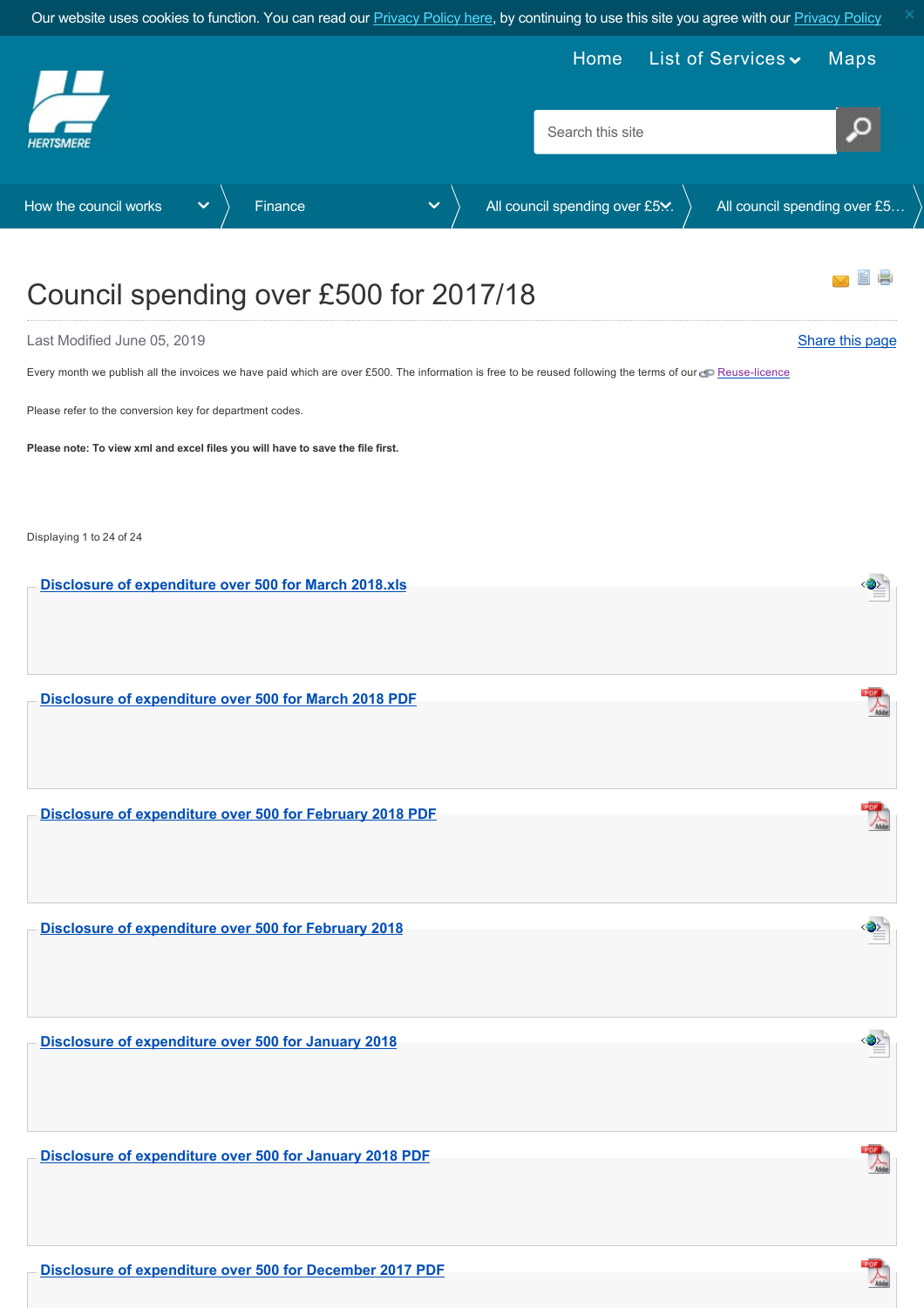**[Disclosure of expenditure over 500 for December 2017](https://www.hertsmere.gov.uk/Documents/11-Your-Council/How-the-council-works/Finance/Disclosure-of-Expenditure-over-500/2017-18/Disclosure-of-expenditure-over-500-for-December-2017.xml)**

**[Disclosure of expenditure over 500 for November 2017 PDF](https://www.hertsmere.gov.uk/Documents/11-Your-Council/How-the-council-works/Finance/Disclosure-of-Expenditure-over-500/2017-18/Disclosure-of-expenditure-over-500-for-November-2017-PDF.pdf)**

**[Disclosure of expenditure over 500 for November 2017](https://www.hertsmere.gov.uk/Documents/11-Your-Council/How-the-council-works/Finance/Disclosure-of-Expenditure-over-500/2017-18/Disclosure-of-expenditure-over-500-for-November-2017.xml)**

**[Disclosure of expenditure over 500 for October 2017](https://www.hertsmere.gov.uk/Documents/11-Your-Council/How-the-council-works/Finance/Disclosure-of-Expenditure-over-500/2017-18/Disclosure-of-expenditure-over-500-for-October-2017.xml)**

**[Disclosure of expenditure over 500 for October 2017 PDF](https://www.hertsmere.gov.uk/Documents/11-Your-Council/How-the-council-works/Finance/Disclosure-of-Expenditure-over-500/2017-18/Disclosure-of-expenditure-over-500-for-October-2017-PDF.pdf)**

**[Disclosure of expenditure over 500 for September 2017 PDF](https://www.hertsmere.gov.uk/Documents/11-Your-Council/How-the-council-works/Finance/Disclosure-of-Expenditure-over-500/2017-18/Disclosure-of-expenditure-over-500-for-September-2017-PDF.pdf)**

**[Disclosure of expenditure over 500 for September 2017](https://www.hertsmere.gov.uk/Documents/11-Your-Council/How-the-council-works/Finance/Disclosure-of-Expenditure-over-500/2017-18/Disclosure-of-expenditure-over-500-for-September-2017.xml)**

**[Disclosure of expenditure over 500 for August 2017](https://www.hertsmere.gov.uk/Documents/11-Your-Council/How-the-council-works/Finance/Disclosure-of-Expenditure-over-500/2017-18/Disclosure-of-expenditure-over-500-for-August-2017.xml)**

**[Disclosure of expenditure over 500 for August 2017 PDF](https://www.hertsmere.gov.uk/Documents/11-Your-Council/How-the-council-works/Finance/Disclosure-of-Expenditure-over-500/2017-18/Disclosure-of-expenditure-over-500-for-August-2017-PDF.pdf)**

**[Disclosure of expenditure over 500 for July 2017 PDF](https://www.hertsmere.gov.uk/Documents/11-Your-Council/How-the-council-works/Finance/Disclosure-of-Expenditure-over-500/2017-18/Disclosure-of-expenditure-over-500-for-July-2017-PDF.pdf)**